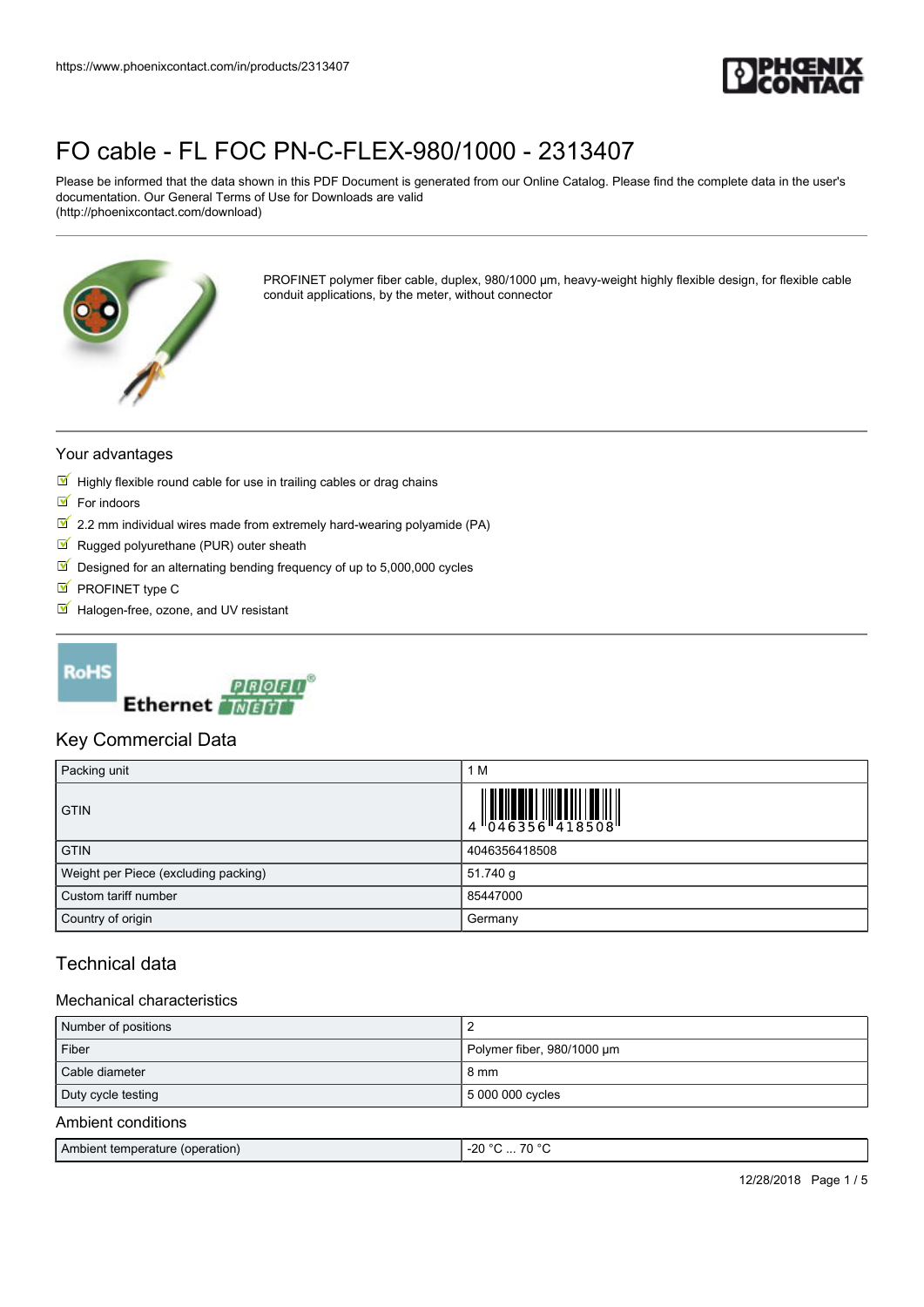

## Technical data

### Ambient conditions

|                                         | -20 °C  70 °C (with quick mounting connector) |
|-----------------------------------------|-----------------------------------------------|
| Ambient temperature (storage/transport) | -40 °C  80 °C                                 |
| Altitude                                | 5000 m                                        |
| Material data                           |                                               |
| Outer sheath, material                  | <b>PUR</b>                                    |
| External sheath, color                  | green                                         |
| Fiber                                   | Polymer fiber, 980/1000 µm                    |
| <b>Electrical characteristics</b>       |                                               |
| Number of positions                     | 2                                             |
| Line characteristics                    |                                               |
| Cable abbreviation                      | J-V11Y 4Y2P 980/1000 180A 10                  |
| Length of cable                         | Free input (0.4  100 m)                       |
| External cable diameter                 | 8 mm                                          |
| Wire colors                             | Black and orange with arrow labeling          |
| External sheath, color                  | green                                         |
| Outer sheath, material                  | <b>PUR</b>                                    |
| Strain relief elements, external sheath | Non-metallic, aramide fiber                   |
| Cable weight                            | 51 kg/km                                      |
| Bending radius, single element          | 30 mm (Short-term)                            |
|                                         | 30 mm (Permanent)                             |
| Bending radius, entire cable            | 50 mm (Short-term)                            |
|                                         | 50 mm (Permanent)                             |
| Tensile strength short-term/long-term   | 200 N / 100 N                                 |
| Lateral pressure short term             | 200 N/cm                                      |
| Lateral pressure, long-term             | 20 N/cm                                       |
| Impact strength                         | 2 Nm / 10 x                                   |
| cable layer type                        | Flexible cable conduit application            |
| Halogen-free                            | According to IEC 60754-2                      |
| Resistance to oil                       | IRM 902 No.2, 100 °C, DIN VDE 0473-811-2-1    |
| Fiber                                   | Polymer fiber, 980/1000 µm                    |

#### Attenuation

| 660 nm                             | $\sim$<br>dB/km |
|------------------------------------|-----------------|
| $\sim$<br>$\overline{\phantom{a}}$ |                 |

#### Standards and Regulations

| Duty cycle testing | 5 000 000 cycles                             |
|--------------------|----------------------------------------------|
| Resistance to oil  | I IRM 902 No.2, 100 °C, DIN VDE 0473-811-2-1 |
| Impact strength    | l 2 Nm / 10 x                                |
| Halogen-free       | According to IEC 60754-2                     |
| Behavior in fire   | 1.68 MJ/m (0.40 kWh/m)                       |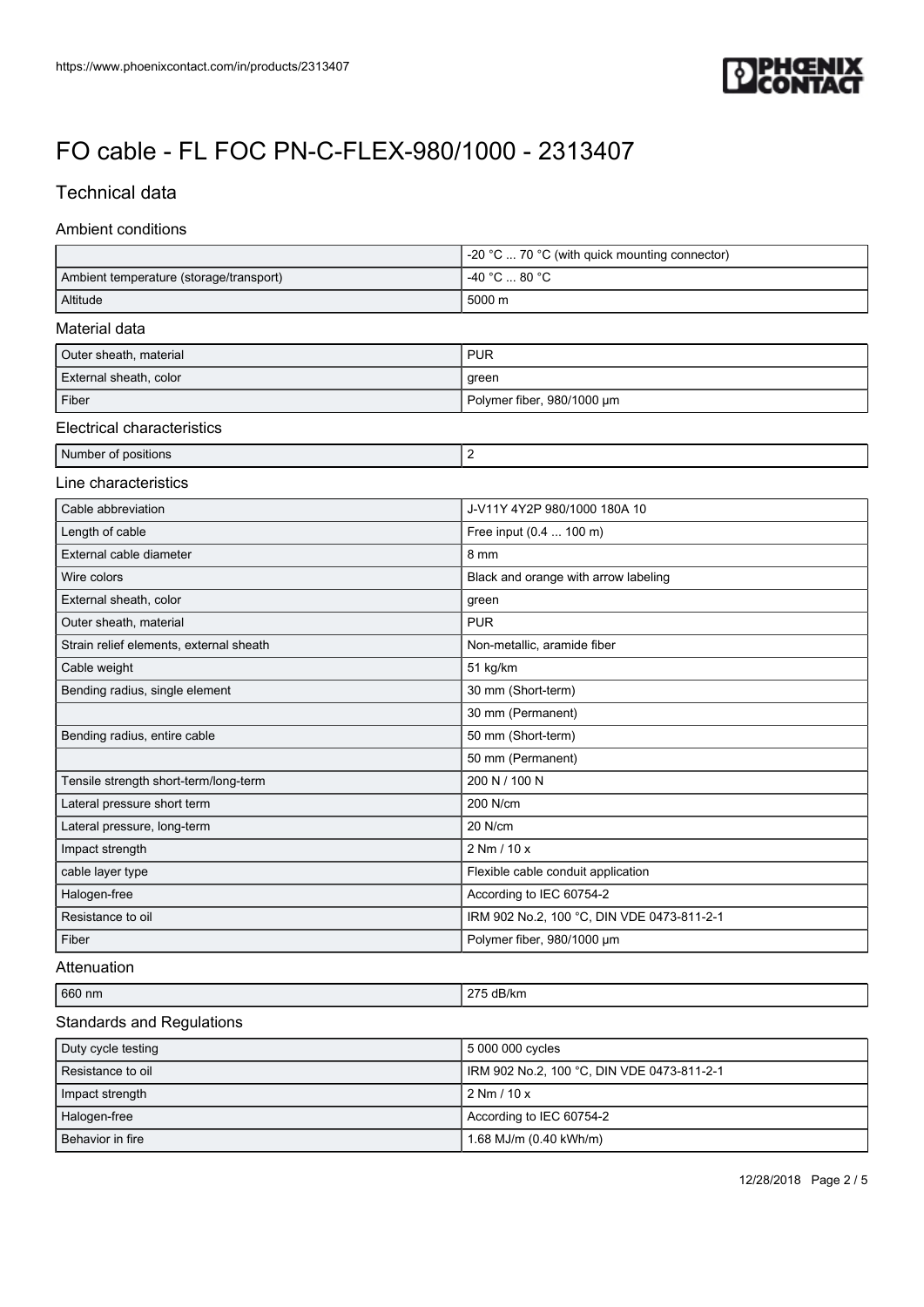

## Technical data

### Environmental Product Compliance

| China RoHS | Environmentally friendly use period: unlimited = EFUP-e |
|------------|---------------------------------------------------------|
|            | No hazardous substances above threshold values          |

## **Classifications**

### eCl@ss

| eCl@ss 4.0 | 27061001 |
|------------|----------|
| eCl@ss 4.1 | 27061001 |
| eCl@ss 5.0 | 27061803 |
| eCl@ss 5.1 | 19030300 |
| eCl@ss 6.0 | 27061800 |
| eCl@ss 7.0 | 27061803 |
| eCl@ss 8.0 | 27061803 |
| eCl@ss 9.0 | 27061803 |

#### ETIM

| <b>ETIM 2.0</b> | EC000034 |
|-----------------|----------|
| <b>ETIM 3.0</b> | EC000034 |
| <b>ETIM 4.0</b> | EC000034 |
| <b>ETIM 5.0</b> | EC000034 |
| <b>ETIM 6.0</b> | EC000034 |

#### UNSPSC

| UNSPSC 6.01         | 26121607 |
|---------------------|----------|
| UNSPSC 7.0901       | 26121607 |
| UNSPSC 11           | 26121607 |
| <b>UNSPSC 12.01</b> | 26121607 |
| l UNSPSC 13.2       | 26121607 |

## Accessories

#### Accessories

Assembly tool

[Assembly tool - PSM-SET-FSMA-POLISH - 2799348](https://www.phoenixcontact.com/in/products/2799348)



Polymer fiber polishing set, for F-SMA quick mounting connectors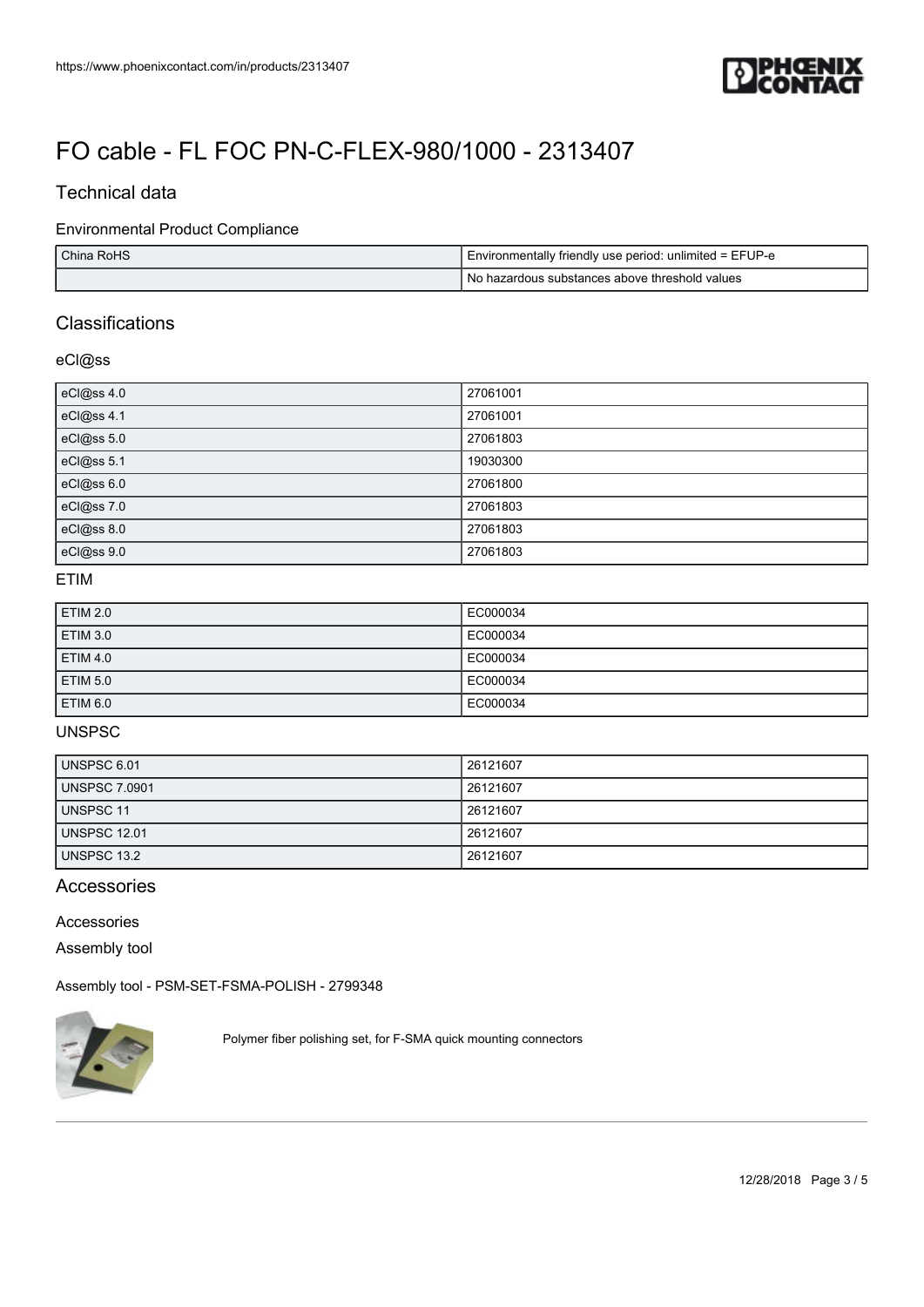

#### Accessories

[Assembly tool - PSM-POF-KONFTOOL - 2744131](https://www.phoenixcontact.com/in/products/2744131)



Polymer fiber DIY case, consisting of: Stripping knife, stripping pliers, polishing wheels for F-SMA and SC-RJ quick mounting connectors, polishing pad and emery paper

[Stripping tool - PSM-FO-STRIP - 2744199](https://www.phoenixcontact.com/in/products/2744199)



Stripping pliers for transmitting individual elements of the fiber optic cable. Especially suited for all polymer and PCF cables. Special mechanics and precise blade form avoid damage to the fiber optic fibers. Dimensions: (L x W x H) 160 x 130 x 36 mm.

Connector set

[FO connectors - PSM-SET-SCRJ-DUP/2-POF - 2708656](https://www.phoenixcontact.com/in/products/2708656)



SC-RJ connector set for polymer fiber, for self assembly, consisting of 2 duplex quick mounting connectors with bending protection

[FO connectors - PSM-SET-FSMA/4-KT - 2799720](https://www.phoenixcontact.com/in/products/2799720)



F-SMA plug set for polymer fiber, for self assembly consisting of 4 quick mounting connectors with bend protection sleeve

Data cable preassembled

[FO patch cable - FOC-PN-C-1003/IP20/¿ - 2901552](https://www.phoenixcontact.com/in/products/2901552)



Highly flexible POF PROFINET cable (IP20 heads only) for use in drag chains. Individual elements made from extremely wear-resistant polyamide (PE). The cable is halogen-free, ozone and UV resistant, and has a rugged polyurethane (PUR) outer sheath.